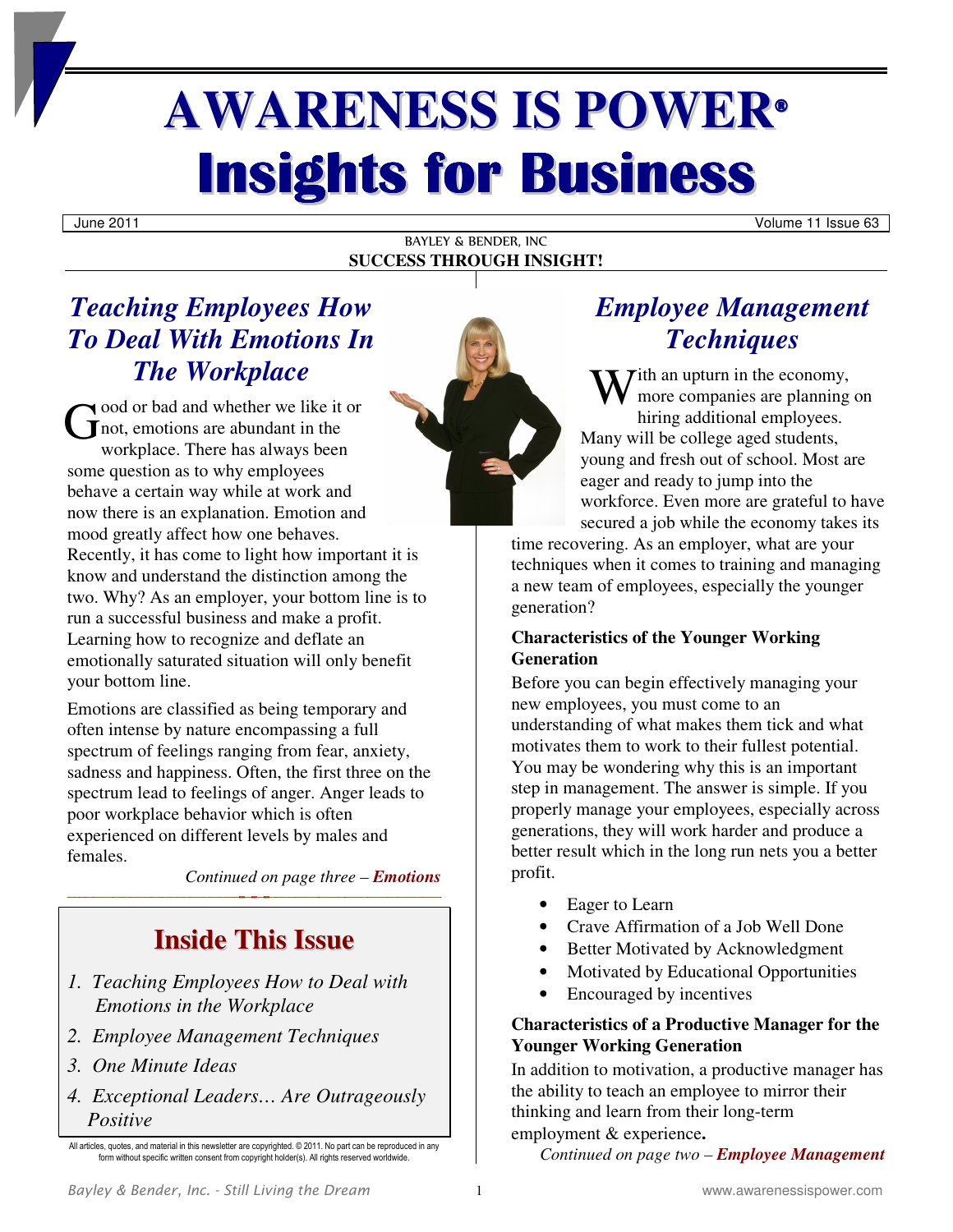#### *Continued from page one – Employee Management*

By incorporating rotation programs, mentoring programs or mini-workshops into management strategies yields time effective payoffs.

- Gain Pleasure from Teaching
- Diagram their Rationale
- Offer Sound/Full Explanations
- Teach from experience & knowledge
- Utilize mentoring programs to maximize the knowledge of long term employees

#### **Motivational Techniques –**

It's important to incorporate a new employee into the workings of your company from the beginning. Essentially, the employee should be thrown into their work immediately with guidance from a mentor. (After



a good orientation program) Give them an important decision to make right away. This will make them feel important. Never hold their hand if they are not sure what to do, instead encourage them to figure things out on their own. This is a great way to motivate them to put their best effort forward. It also trains them to think steadily and instills problem solving skills. If presenting the opportunity of decision making or problem solving is too high a risk for a particular employee, it's best to place them in another position where they will be more effective. Always offer feedback immediately as this has proven to be a substantial motivating factor.

#### **Motivation Goes Well Beyond the First Day –**

- *Public Praise:* During a meeting with your new staff, highlight who has performed at the highest level. Explain how and why the employee's performance deserves your praise. Along with issuing praise, a thank you should be presented.
- *Ask Quality Questions in Quantity:* Asking frequent questions that are meaningful and require an honest answer helps to stimulate junior employees to think about matters on their own. As the manager, respecting the answers you receive further motivates and empowers your junior staff.
- *Encourage Interaction among Junior and Senior Employees:* This management tactic is an effective way to bring employees together as a team in addition to being motivating. This move encourages future collaborations and team efforts. It also aids junior employees who are shy about intermingling.
- *Promote Responsibility with Short-Term Projects:* Set weekly goals. Each junior employee should know what is expected of them from Monday to Friday. This managerial tactic boosts productivity by encouraging junior employees and motivating them to accomplish a project within the time span you have determined.

**Rewards:** Offer the incentive of long-term rewards. This is perhaps one of the most effective motivation strategies for aspiring junior employees. Allow room for them to grow and be forthcoming about the opportunities available in your company. A diligent junior employee with aspirations of ascending the hierarchy ladder is more productive when promotions are in sight. Establish the point that only those performing at an efficient level within your company will be considered for a higher position.  $\blacklozenge$ 

~ Written for us by our associate Gary Sorrell, Sorrell Associates, LLC. Copyright protected worldwide. All rights reserved.

### *SPAM BUSTING*

Don't fall prey to the *"oldest spamster trick in the book"* – don't use the unsubscribe feature in spam messages (not to be confused with Lists and Ezines). Spam marketers and list providers use the unsubscribe feature to qualify email addresses! Do you see the irony?

You can consult with your ISP. More and more ISPs are providing effective spam filters. You can also forward the spam you get to the FTC. Send it to <u>uce@ftc.gov</u>. ♦

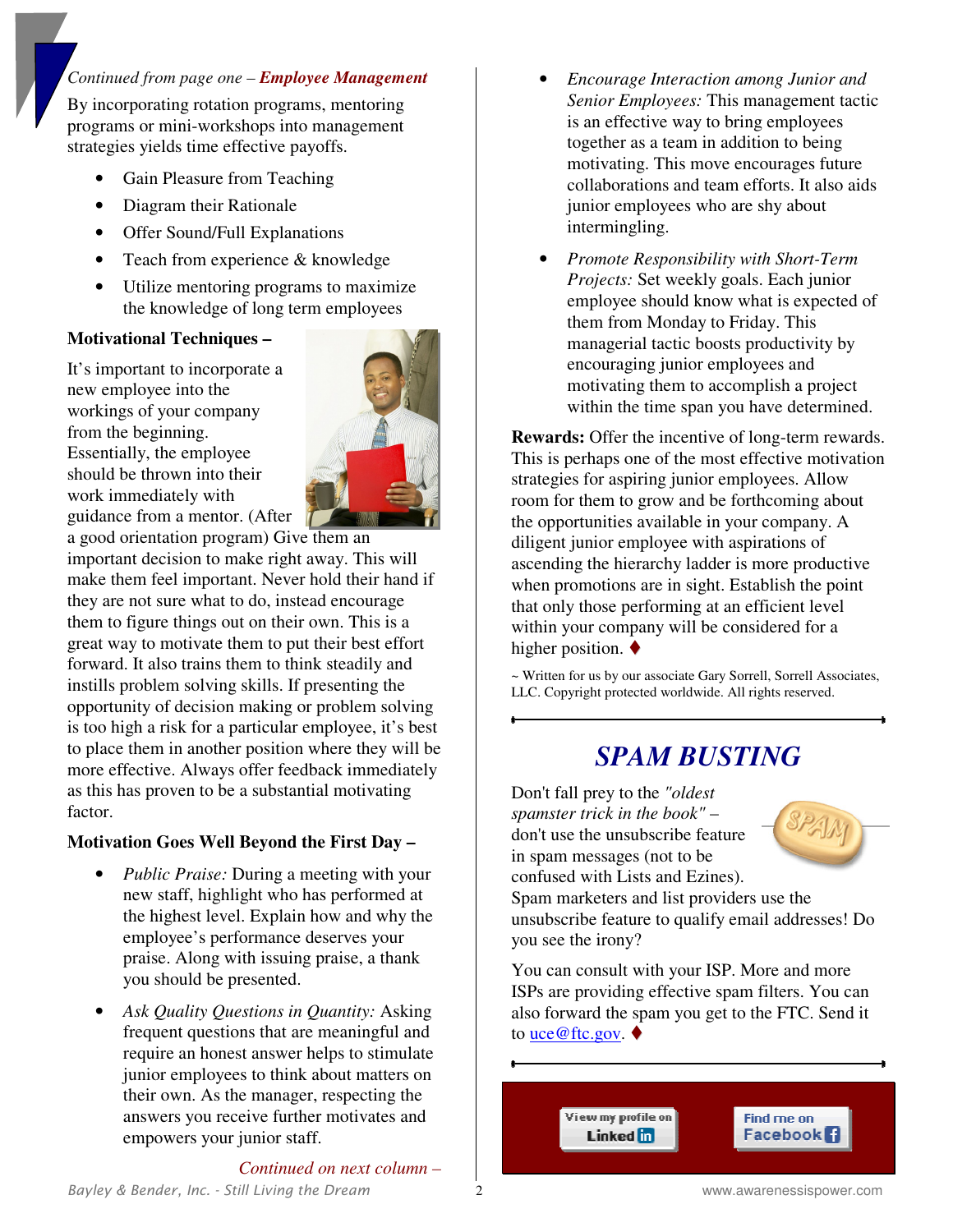#### *Continued from page one – Emotions*

It is important to understand what constitutes emotions in order to construct a course of action, turning bad behavior into good.

On the contrary, moods tend to last for shorter periods of time and their origins are not quite as well known. Some wake in a disdainful or cheerful mood, carrying it to work with them. There is a correlation between emotion and mood. A positive emotion may be used to change a bad mood into a good one. Moods affect ones impulses. For example, if an employee is in a dreadful mood, they are more likely to walk out on a meeting with an important client when things don't go their way. If they are in a good mood, they are more likely to form a plan of action and work through the situation.

#### **Dealing with Emotion and Mood –**

Knowing the difference between emotion and mood is the first step. The next is teaching employees how to deal with emotion and mood in the workplace.



If you ask employees how they would

prefer their co-workers deal with emotion and mood in the workplace, a vast majority of them will tell you they'd rather see none at all. This includes both the positive and the negative. There are appropriate ways for employees to deal with emotion and mood while at work. The key here is moderation. Being overly negative, especially on a continuous basis, or even too happy is considered unprofessional by many employees.

Employees expect a certain level of professionalism at work not only from their superiors but from their coworkers as well. Gloating about a promotion or carrying on about one's disdainful feelings towards a supervisor can both be construed as unprofessional. Employees expect their coworkers to filter their feelings and keep both positive and negative emotions and moods to a minimum.

The best way to teach employees how to handle emotion and mood at work is to lead by example. If you, the boss are upset over losing a major client, don't dwell on the subject. Be honest about the situation. End the conversation on the topic with a positive note and move on.

**Emotions Under Pressure –** Managing emotions while under pressure is critical when it comes to focusing on the task at hand. Dealing with bottled emotions makes it hard to concentrate on work especially if reprimands and comments feeding these emotions made by other employees are unjust.

In order to remain a productive team member, it is vital to find a way to release emotion. Bottled up emotion has a trickle-down effect on other employees and customers. Increasing an employee's sense of self will inherently build team morale and increase company profits making it important to supply a method of emotional release for employees. Examples of methods to incorporate include: *Self-motivation programs, Coaching, Mentoring, and Therapeutic Exercises*.

~ Written for us by our associate Gary Sorrell, Sorrell Associates, LLC. Copyright protected worldwide. All rights reserved.



#### **Tips For Conducting Better Training Meetings**

As a team leader conducting a productive training is challenging.

Your training meeting must be informative, relevant, open for participation, fun, and motivating.

**Here are some suggestions for making your meetings more effective:**

- $\checkmark$  **Treat all of your team members as knowledgeable.**  Appreciate their experiences and their opinions.
- **Do not lecture.**  How boring! Make the meeting a participatory experience for everyone. Ask questions and allow them to participate in the discussion.
- $\checkmark$  **Don't just read what's in the training manual.**

Team members can read it themselves. Your job is to expand on the subject and provide clarity of the information as well as to explain how it applies in your company.

 $\checkmark$  **Be prepared for the training meeting.** 

You should know ten times more about the subject than your participants. Give yourself plenty of time to research and validate the information.

~ Copyright, Sorrell Associates. All rights reserved worldwide

Don't miss next month's issue. Subscribe now!

#### AWARENESS IS POWER®  *Insights for Business*

2024 Powder Mill Rd Silver Spring, MD 20903

> Tel: 301-439-8317 E-mail: aip@awarenessispower.com

> Visit Our Web Site at: www.awarenessispower.com

12 Issues For Only \$97